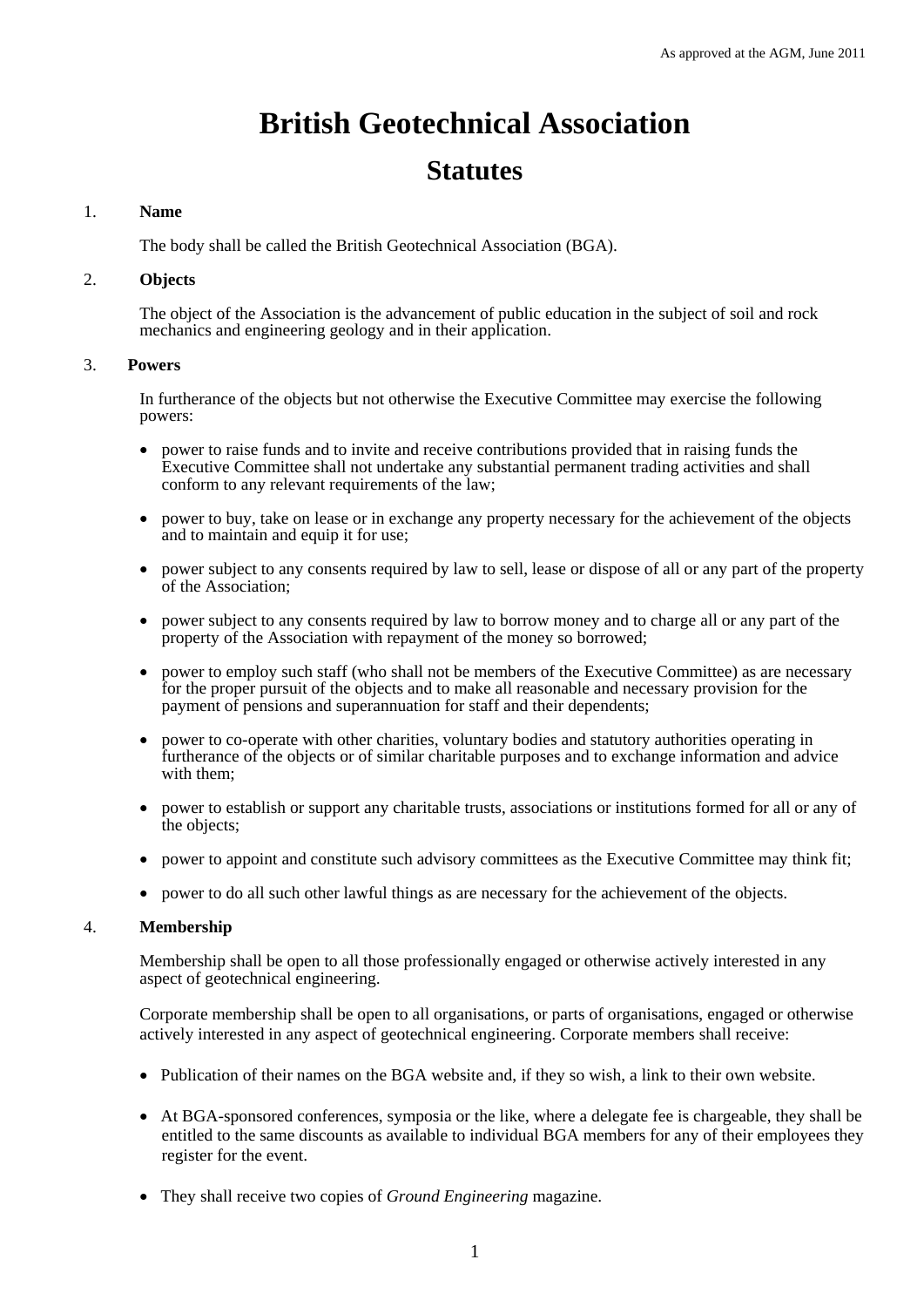- They shall be entitled to the same preferential rates to purchase publications as are available to individual members.
- At BGA-sponsored exhibitions, they shall be entitled to a discounted rate for exhibition space.

In addition, corporate members must nominate an individual to act as the contact person for correspondence. This person shall not be considered as an individual member of BGA.

Subscriptions may only be modified with the approval of the Annual General Meeting or a Special General Meeting.

#### 5. **Committee and Administration**

The principal work of the BGA shall be undertaken by an Executive Committee, hereafter called "the Committee". Sub-committees may be established as required by the Committee.

Where appropriate, support activity may be delegated by the Committee to an Honorary Secretary or Honorary Treasurer.

#### *Membership of the Committee*

Membership of the Committee shall comprise the following:

- 
- Chairman<br>• Vice-Chairman
- 
- 
- Honorary Secretary<br>• Honorary Treasurer<br>• 2 Representatives of the Institution of Civil Engineers<br>• 9 Elected Members
- 
- 1 Representative of the Geological Society of London
- 1 Representative of the Institute of Materials, Minerals and Mining
- 1 Representative of the British Tunnelling Society

The Chairman and Vice-Chairman of the Association shall be elected by the members of the Committee.

Only members of the Association shall be members of the Committee. This requirement may be waived if the Committee agree.

The members to be elected by ballot shall be nominated by not less than three members of the Association.

The period of office of Committee members shall be 3 years unless elected Chairman or Vice-Chairman or appointed to fill a special role or casual vacancy. Representative members shall serve for 3 years, or less at the discretion of their appointing body. The committee may appoint co-opted members, who shall serve for periods to be determined by the Committee, but not exceeding 3 years. No member shall be eligible for re-election or re-appointment until after an interval of at least one year.

The Committee shall elect, from amongst its members, a Chairman who shall hold office for two years immediately following the last Annual General Meeting of the previous Chairman's term of office. On expiration of a Chairman's term of office, he or she may serve on the Committee in an ex officio capacity for a period of two years as immediate past Chairman.

The Committee shall elect from amongst its members a Vice-Chairman who shall hold office for two years immediately following the last Annual General Meeting of the previous Vice-Chairman's term of office.

Any casual vacancy, whether in the offices of Chairman or Vice-Chairman or amongst the elected members of the Committee, may be filled by the Committee. A person so appointed to fill a casual vacancy shall hold office until the following Annual General Meeting and shall then retire.

The Committee shall meet at least 3 times each year and more frequently if necessary to deal with the business of the Association. The Committee may appoint such sub-committees as may be necessary to meet ad hoc requirements such as the organisation of conferences, etc. Sub-Committees may co-opt with the approval of the Committee. Such sub-committees shall report back all acts and proceedings to the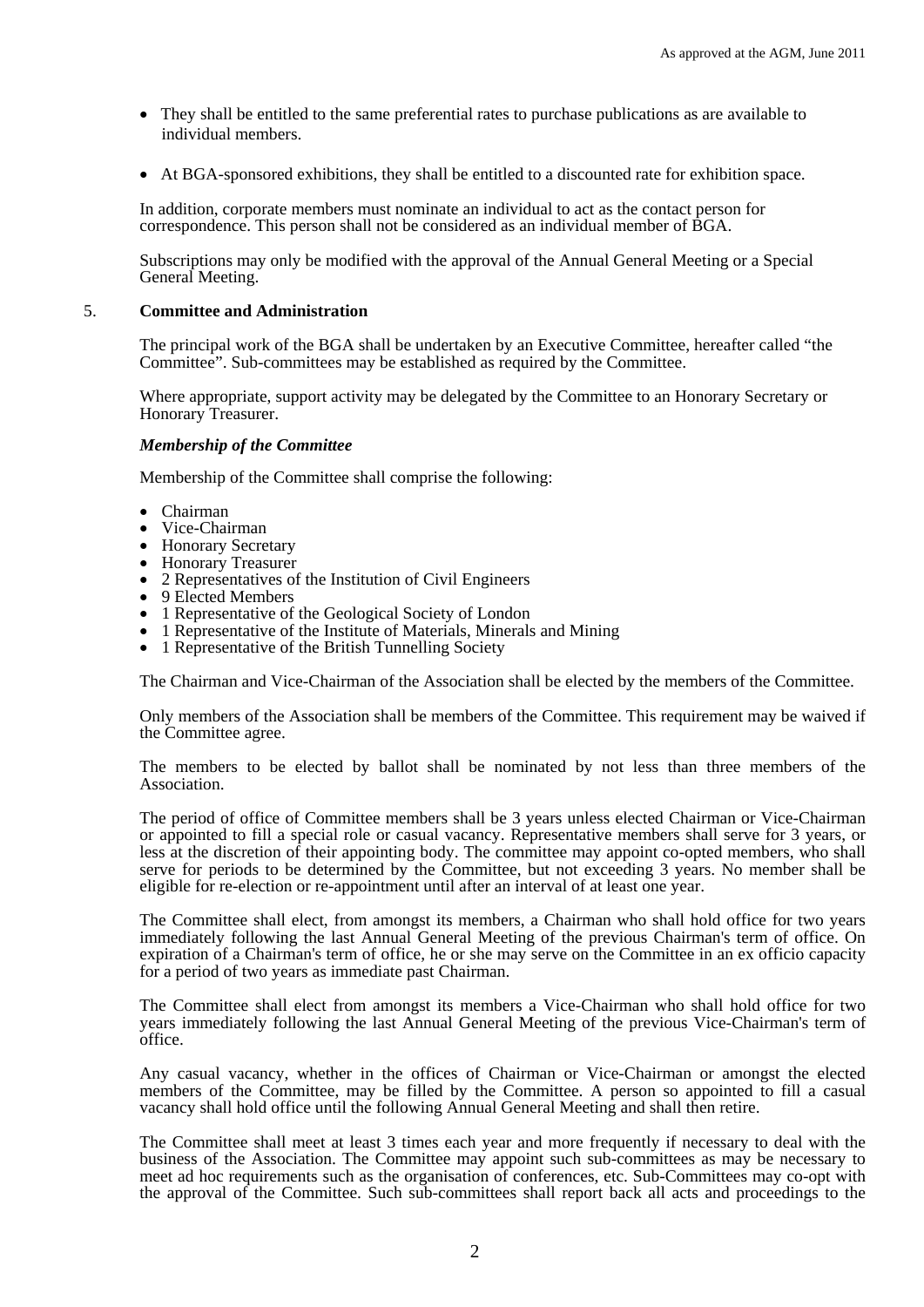Committee as soon as possible. The Committee quorum for business other than "Changes in Statutes" (Section 9) shall be 6 members. There shall be no quorum for Sub-Committees.

The Committee will encourage active participation by Regional Geotechnical Groups and young geotechnical engineers and maintain an appropriate balance of Committee Members from academia, consultancy and contracting. The Committee may co-opt additional Committee Members (generally for a period of three years*)* or invite others to attend.

Honorary Officers and guests shall not be entitled to vote at Committee Meetings.

## 6 **Meetings**

#### *Annual General Meeting*

- There shall be an Annual General Meeting of the Association which shall be held in the month of June in each year or as soon as practicable thereafter.
- Every Annual General Meeting shall be called by the Committee. The secretary shall give at least 21 days' notice of the Annual General Meeting to all the members of the Association. All the members of the Association shall be entitled to attend and vote at the meeting.
- The Committee shall present to each Annual General Meeting the report and accounts of the Association for the preceding year.
- Nominations for election to the Committee must be made by members of the Association in writing and must be in the hands of the secretary of the Committee at least 2 months before the Annual General Meeting. Should nominations exceed vacancies, election shall be by postal ballot.

Ordinary meetings shall be held each year for the discussion of subjects within the field of interest of the Association, unless otherwise decided by the Committee.

A Special General Meeting shall be held whenever it is necessary to transact the formal business of the Association between two Annual General Meetings. It shall be called either by the Committee or at the request of at least twenty members of the Association stating the business to be transacted thereat. Notice of business to be transacted must be given at least two weeks before the date of the meeting, which will usually precede the next informal meeting.

Local or regional meetings, conferences and visits shall be arranged by the Committee as occasion arises.

# 7. **Postal ballots**

In addition to the annual elections for membership of the Committee, which have, by tradition, been held by postal ballot, the Committee shall have the power to put such matters as it considers appropriate, including changes to the Statutes, to the membership by postal ballot. In the case of a postal ballot, other than the annual elections for Committee membership, a quorum shall be 20 percent of the Association's membership at the time the ballot is called. A majority of two-thirds of those voting shall be required for a change to the *status quo.* 

## 8. **Accounts, Annual Report and Annual Return**

The Committee shall comply with their obligations under the Charities Act 1993 (or any statutory re-enactment or modification of that act) with regard to:

- (a) keeping of accounting records for the charity
- (b) preparation of annual statements of account for the charity
- (c) auditing or independent examination of the statements of account of the charity
- (d) transmission of the statements of account of the charity to the Charity Commission.
- (e) preparation of an annual report and its transmission to the Charity Commission
- (f) preparation of an annual return and its transmission to the Charity Commission

#### 9. **Relationship with International Bodies**

The BGA may serve as the UK Member Society for both the International Society for Soil Mechanics and Geotechnical Engineering (ISSMGE) and the International Society for Rock Mechanics (ISRM), so long as such activity is consistent with the objects of the Association.